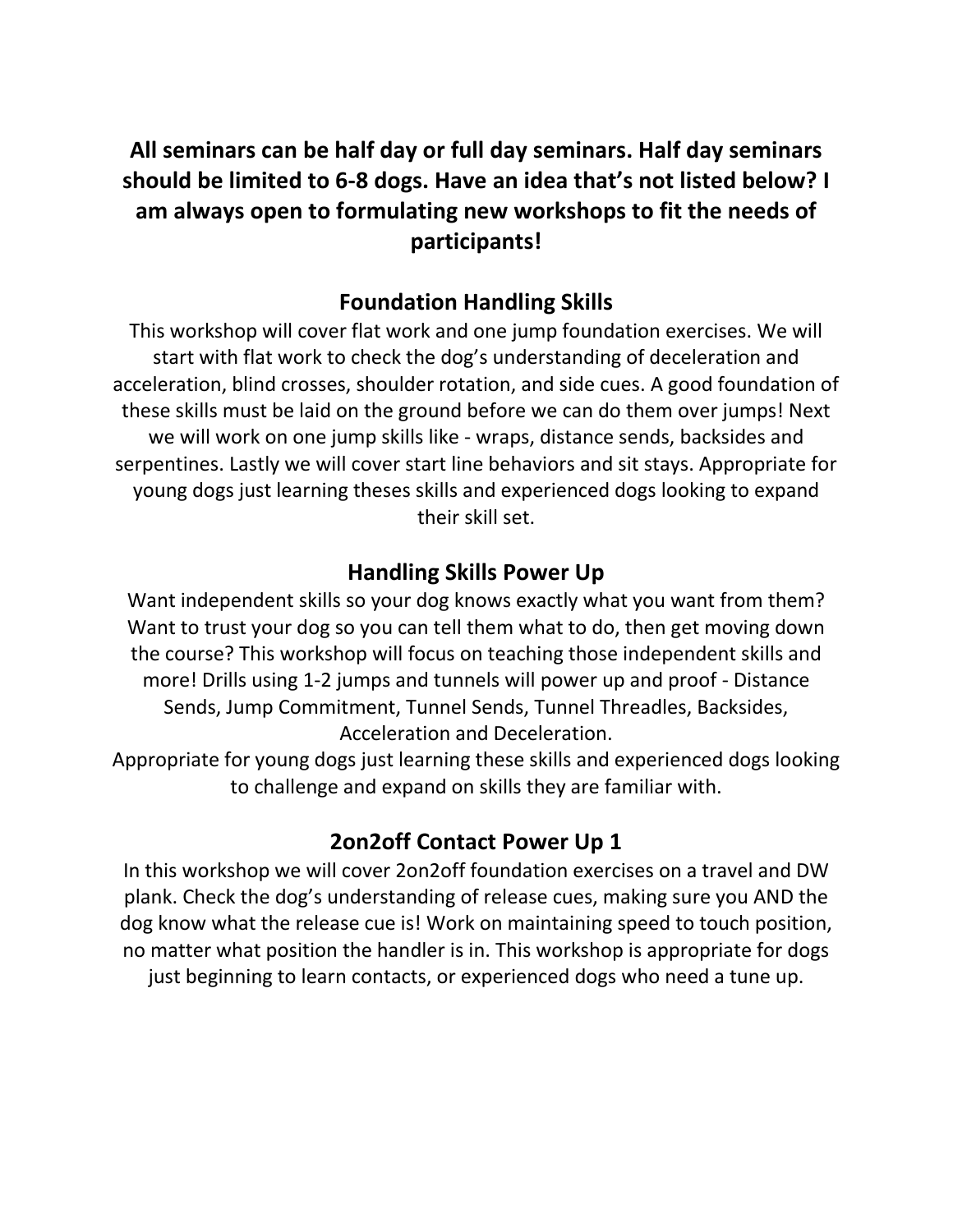### **2on2off Contact Power Up 2**

Level two of the contact power up, for dogs who have completed level one (or have instructor permission). We will transfer the skills we worked on in level one, to the actual contact equipment. Proofing the dogs understanding of release cues, and practice ways of varying reinforcement. We will explore proper handling cues of sequences approaching and exiting the contacts (including – tunnel/contact discriminations, and front/blind/rear crosses).

### **Timing and Execution**

This workshop will focus on proper timing and execution of handling moves in short sequences (emphasis on front/blind/rear crosses, and tunnel threadles). Well timed cues are one of the most important ways to stay ahead of your dog on course. In order to have proper timing, you also need proper placement and execution of your cues. We will also work on trusting your dog so you can "send and go!". Dogs should be competent on jumps and tunnels, and able to do 10+ obstacle sequences.

### **Threadles and Bypasses**

One of the most common challenges on course is getting the correct tunnel entry. How do you handle it when the correct side is not the obvious side to the dog? That's where tunnel threadles come in! This workshop will focus on teaching the dogs independent skills to predict going to the correct side of the obstacle (jump or tunnel). We will balance that out by also teaching a bypass cue, which will let the dog know when to NOT take an off course obstacle. This workshop is appropriate for young dogs just learning these skills and experienced dogs who need to grow these skills.

### **Fancy Feet**

Time to get super fancy and practice elements commonly seen on Premier and Master Challenge Courses. We will test your team's understanding and execution of threadles, lap turns, blind crosses, bypass cues, backsides, challenging weave entries, blind tunnel entries, tunnel brakes, and more! We will start with skill sets to see where each team is at with these skills, then move into course work if time allows. Dogs/Handlers should be competent with Master's level handling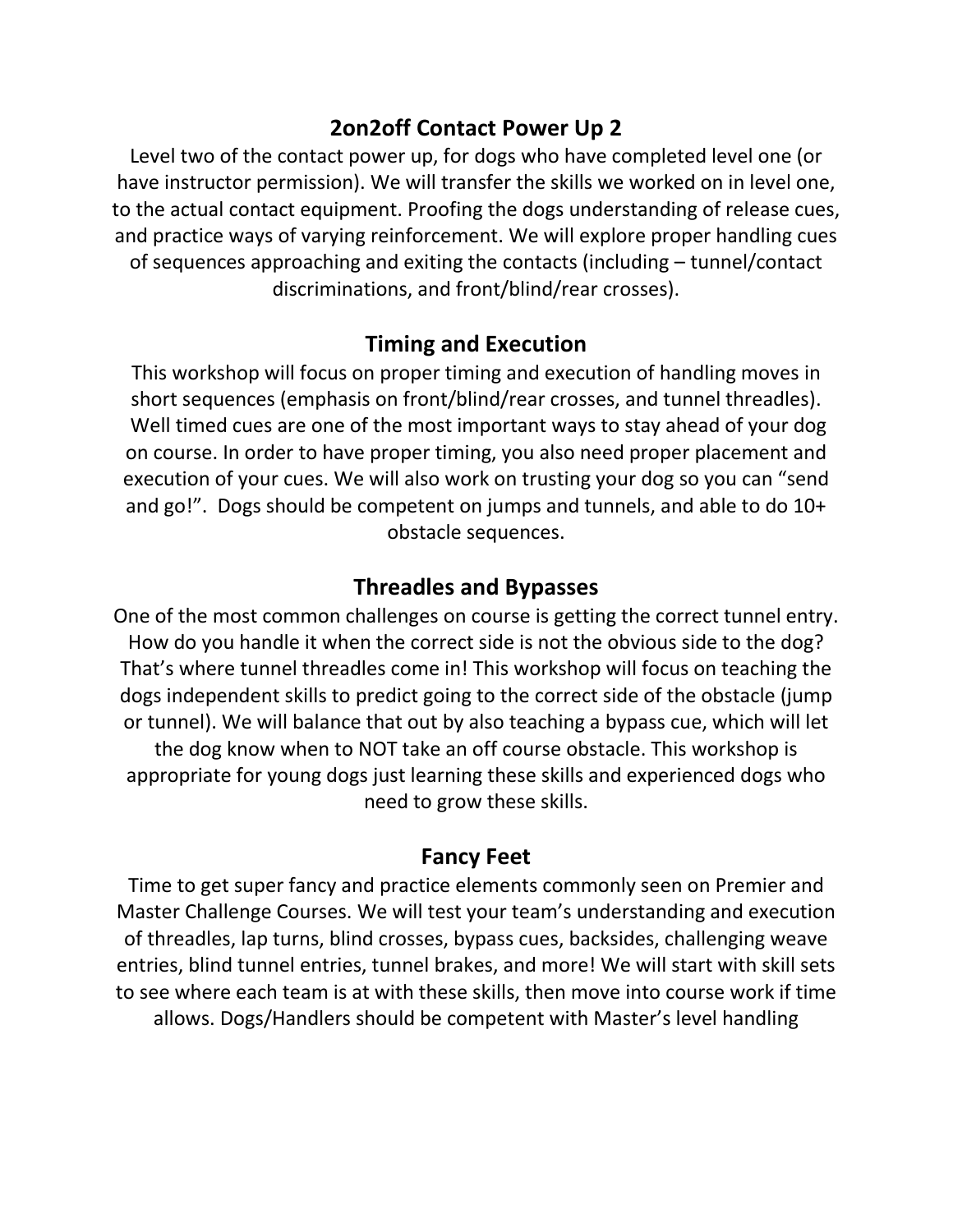### **Masters + Handling**

This workshop will delve into more coursework, working on team's ability to keep consistent cues up throughout an entire course. We will work on recovery plans when things go wrong on course, and never giving up! Masters Plus will work on handling elements commonly seen on Masters level courses in AKC and USDAA, plus more challenging elements seen on Premier and Biathlon courses. We will analyze dog's lines and handling options to find all possible options, and the best options for each team. A successful team, is a well prepared team! Dogs/handlers should be competent with Master's Level Handling.

#### **Novice Dogs**

Appropriate for dogs who are competing in the Novice/Open level or getting ready for competition soon. We will work on start and finish line behaviors, practice running with distractions (such as bar setters and judges), and common novice handling sequences.

#### **Pre-Sport Puppy**

This workshop will be appropriate for dogs between 4 and 12 months old. We will work on flat work exercises (recalls, circle work, shadow handling), focus and motivational games, body awareness skills, noise and movement desensitization, and skills that will set them up to be successful agility dogs!

### **ALL The Ways!**

The cool thing about agility is there is more than one "right answer" when it comes to handling. During this seminar we will discuss all the handling options on a given sequence, then practice running all of those options. See what you and your dog are most comfortable with, and learn new options for the future.

#### **Duration Stations**

Does it seem like you dog has ants in their pants on the start line? Are they often breaking stays or contacts? This workshop is for you! We will build behaviors that will help strengthen the dogs understanding of start line stays, table, and 2on2off contacts. We will break down the basics of building distance and duration for these behaviors, even in the face of distractions. We will also cover different reinforcement strategies. This workshop is for dogs of any level, those just learning these behaviors or experienced dogs who need a tune up.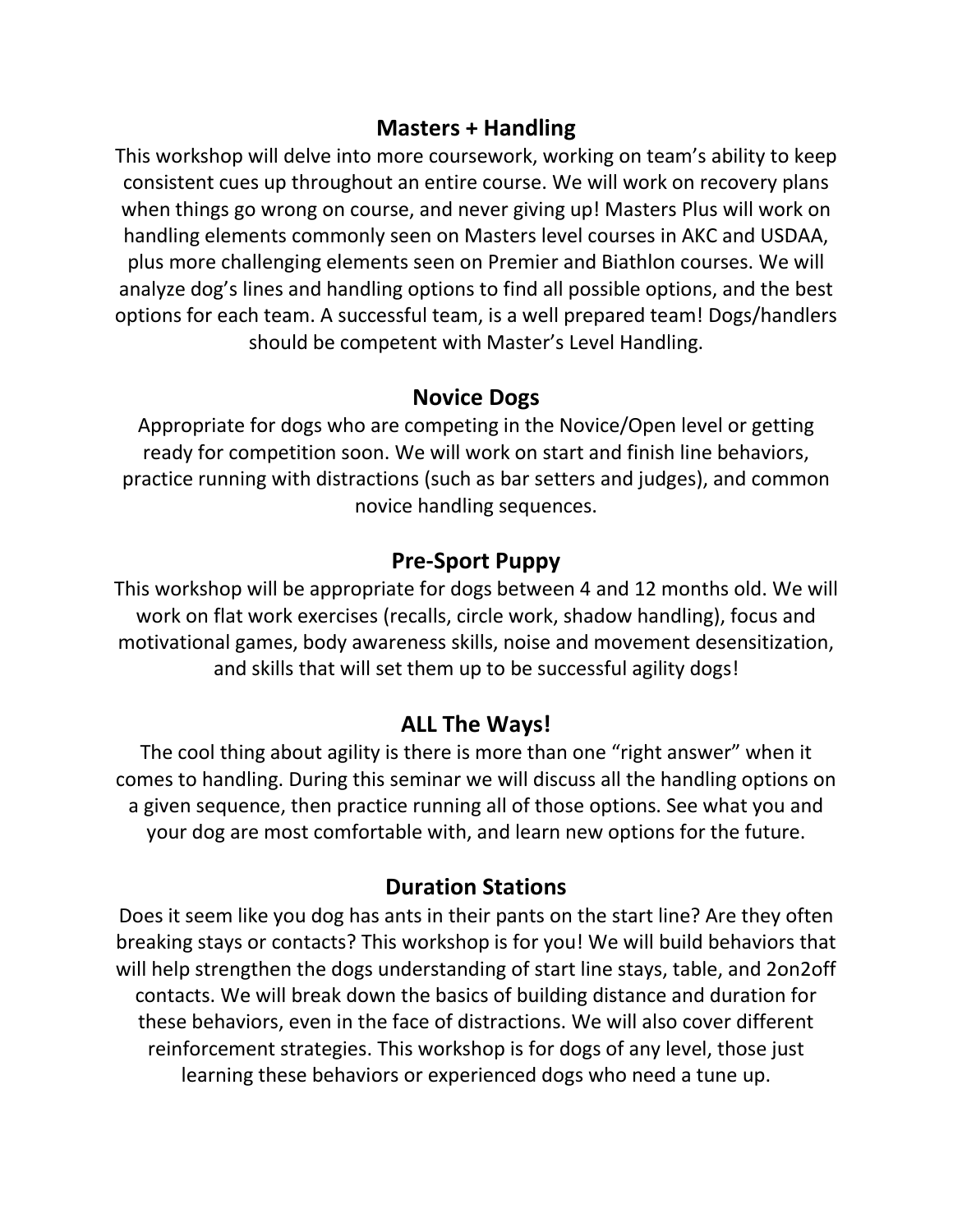### **One Jump – Two Jump**

Have limited space or equipment to train? This workshop will cover the training of common handling maneuvers on one or two jumps. Skills covered – deceleration/wraps, acceleration, distance sends, backsides, bypasses, threadles, lead outs, and rear crosses.

### **Jumping Skills**

This workshop is for dogs who struggle with knocking bars, or young dogs who are learning jumping skills. We will do a variety of different grids and one jump exercises to work on – the desire to keep the bar up, extension and collection, judging the path and distance of upcoming jumps to determine the correct amount of strides and appropriate take off points, and bending for turns.

### **Commitment Issues**

Fear of commitment? This is the place for you! This workshop will focus on building strong obstacle commitment in your dog so you can trust them to do their job while you keep moving ahead on course. We will look at commitment on jumps and tunnels, so you can send your dog from a great distance, and start moving towards the next obstacle ASAP! We will also do a check on weaves (so your dog knows to keep weaving no matter where you are), and contacts (so they know to keep moving across the obstacle without turning back to look for you!).

## **Novice Dog Check List**

This workshop is for young dogs who have started or completed Foundation Training. This is a full day seminar that will be broken down into 4 categories – Jump Skills, Tunnel Skills, Contact Skills, Handling Skills. We will work through a checklist to make sure you and your dog have been exposed to all the necessary skills to make for a successful agility career.

### **Taming Tunnels**

This workshop is all about tunnels! We will work on tunnel entrances – how to send and commit to the obvious entrance, how to threadle to the non-obvious entrance, and how to find blind tunnel entries. We will work on tunnel exits – how to drive straight out of tunnels or turn tightly. Lastly we will work learning cues to bypass tunnels and avoid them completely.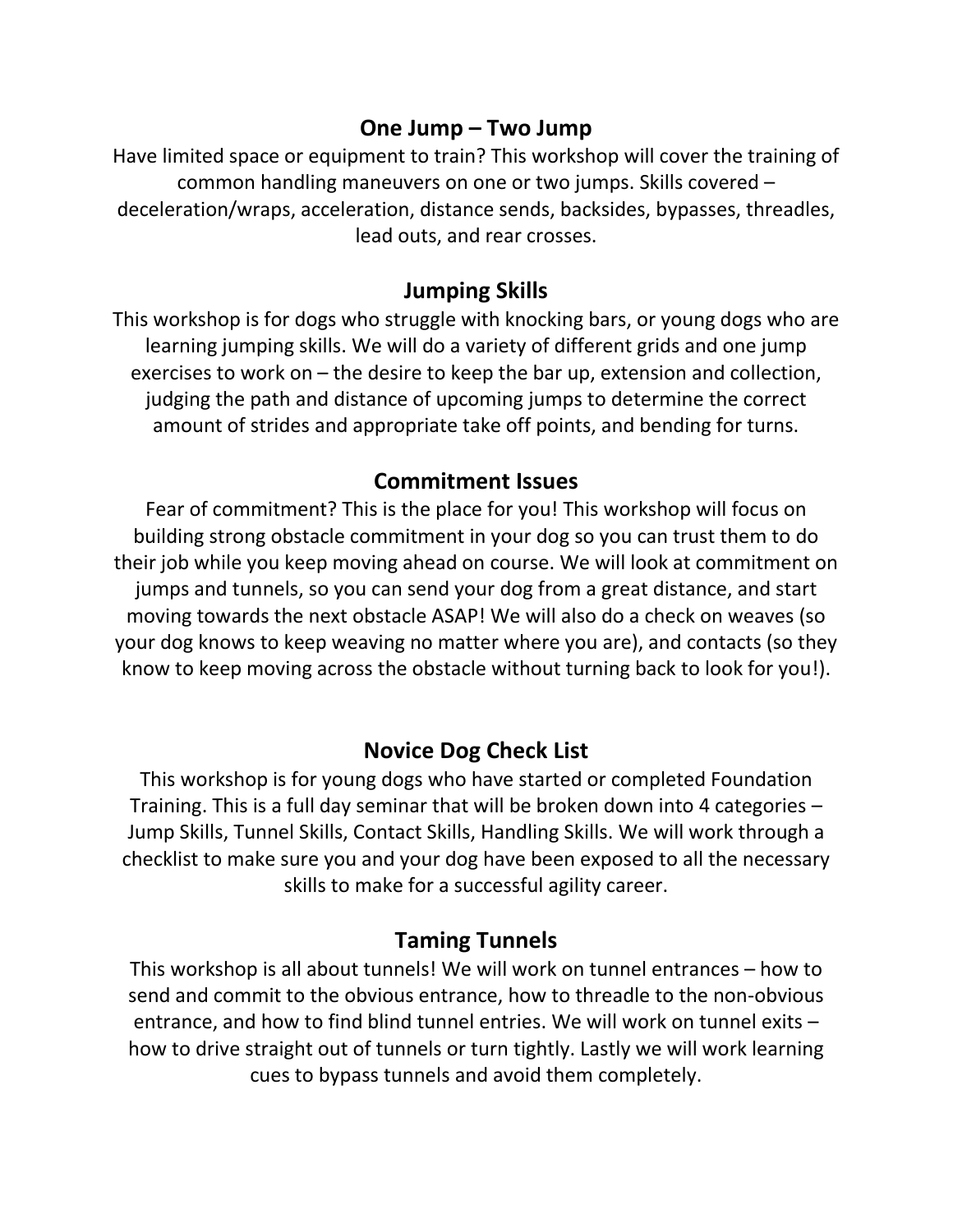## **Private Lessons**

Have a specific issue you want to work on? Or just want personalized one on one time? Private lessons are available in 30 minute increments for one or two people. \$40/half hour. \$80/hour.